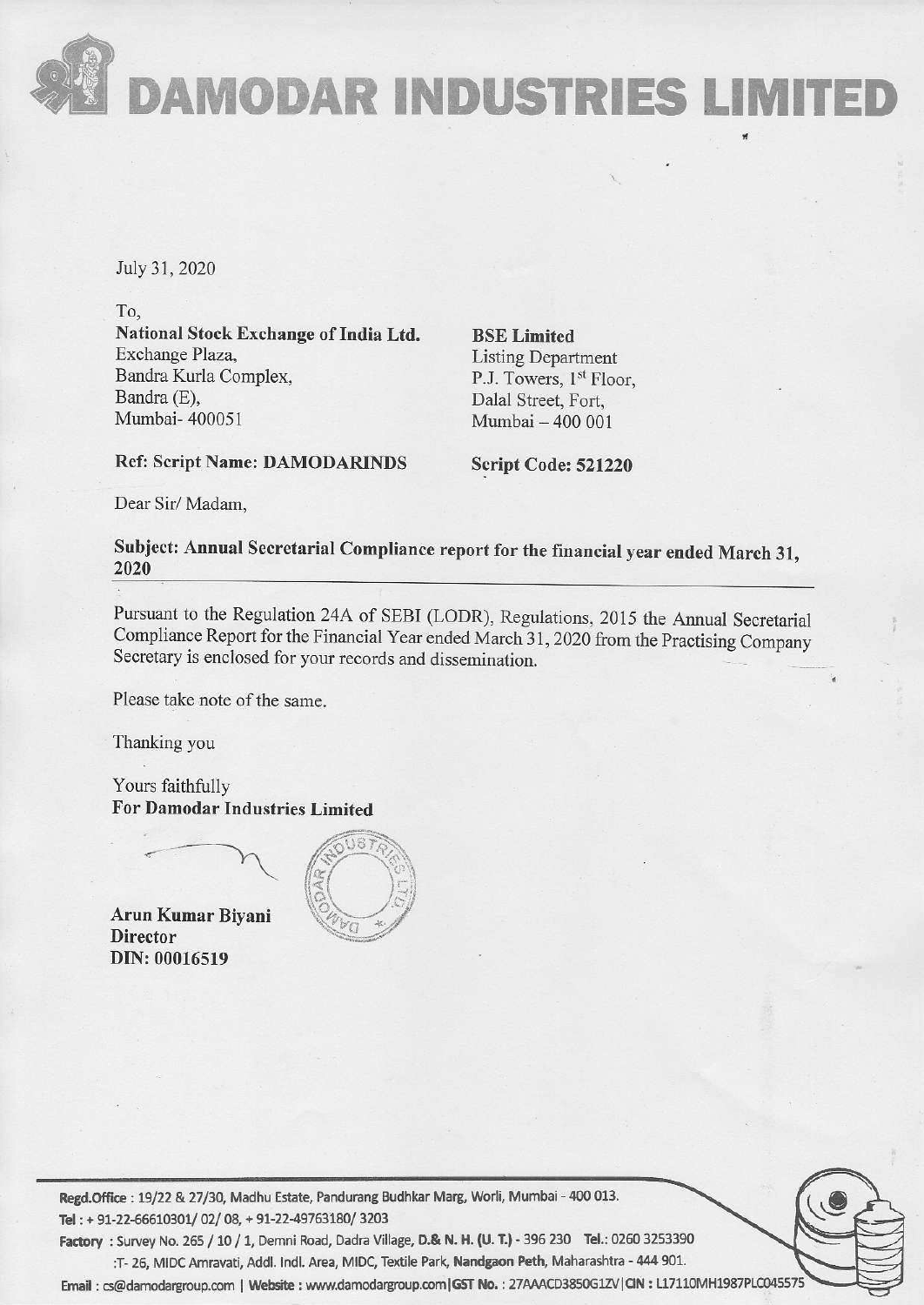## $Pramod$   $Jain$   $\ll$   $Co.$   $38$ , Jaora Compounce  $1^{\text{st}}$  Floor, Jethwa Chambe



COMPANY SECRETARIES <sup>1\*</sup> Floor, Jethwa Chambe<br>Opp. M. Y. Hospital, Indore (M. P : Cell : +91 98930 9207<br>E-mail : <u>pramodjaincs@yahoo.cor</u>

RANDD

## Secretarial Compliance Report of DAMODAR INDUSTRIES LIMITED for the year ended March 31, <sup>2020</sup>

We Pramod Jain & Co have examined:

- (a) all the documents and records made available to us and explanation provided by Damodar Industries Limited ("the listed entity"),
- (b) the filings/ submissions made by the listed entity to the stock exchanges,
- (c) website of the listed entity,
- (d) any other document/ filing, as may be relevant, which has been relied upon to make this certification,

for the year ended March 31, 2020 ("Review Period") in respect of compliance with the provisions of :

- (a) the Securities and Exchange Board of India Act, 1992 ("SEBI Act") and the
- Regulations, circulars, guidelines issued thereunder; and<br>(b) the Securities Contracts (Regulation) Act, 1956 ("SCRA"), rules made the reunder and the Regulations, circulars, guidelines issued the reunder by the Securities and Exchange Board of India ("SEBI");

The specific Regulations, whose provisions and the circulars/ guidelines issued thereunder, have been examined, include:

- (a) Securities and Exchange Board of india (Listing Obligations and Disclosure Requirements) Regulations, 2015;
- (b) Securities and Exchange Board of india {issue of Capital and Disclosure Requirements) Regulations, 2018;
- (c) Securities and Exchange Board of india (Substantial Acquisition of Shares and Takeovers) Regulations, 2011; °
- (d) Securities and Exchange Board of India (Buyback of Securities) Regulations, 2018;
- (e) Securities and Exchange Board of india (Share Based Employee Benefits} Regulations, 2014;
- (f) Securities and Exchange Board of India (Issue and Listing of Debt Securities) Regulations, 2008;
- (g) Securities and Exchange Board of India (Issue and Listing of Non- Convertible and Redeemable Preference Shares) Regulations,2013;
- (h) Securities and Exchange Board of India (Prohibition of Insider Trading) Regulations, 2015;

and circulars/ guidelines issued thereunder;

and based on the above examination, We hereby report that, during the Review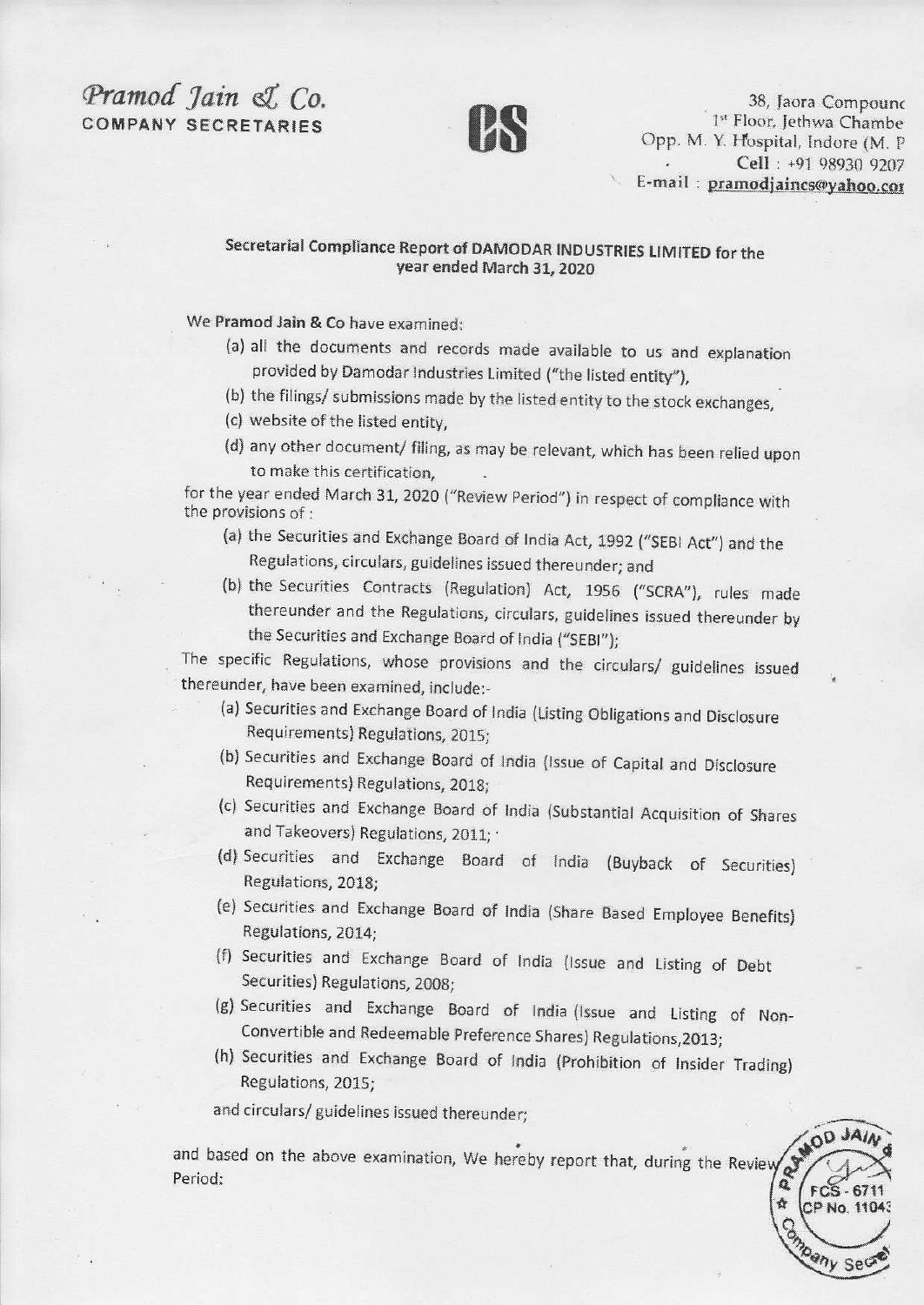(a) The listed entity has complied with the provisions of the above Regulations and circulars/ guidelines issued thereunder, except in respect of matters (a) The listed entity has complied with the and circulars/ guidelines issued there specified below:specified below:-

| and circulars/ guidelines issued thereunder, except in respect of matters<br>specified below:-<br>Sr. No<br><b>Compliance Requirement</b><br><b>Deviations</b><br>Observations/<br>(Regulations/circulars/<br>Remarks of the<br>guidelines including specific<br>Practicing<br>Company<br>clause)<br>Secretary<br>NIL<br>NIL.<br><b>NIL</b> | (a) The listed entity has complied with the provisions of the above Regulations |  |
|---------------------------------------------------------------------------------------------------------------------------------------------------------------------------------------------------------------------------------------------------------------------------------------------------------------------------------------------|---------------------------------------------------------------------------------|--|
|                                                                                                                                                                                                                                                                                                                                             |                                                                                 |  |
|                                                                                                                                                                                                                                                                                                                                             |                                                                                 |  |

- (b) The listed entity has maintained proper records under the provisions of the above Regulations and circulars/ guidelines issued thereunder insofar as it appears from my/our examination of those records.
- (c) The following are the details of actions taken against the listed entity/<br>its promoters/ directors/ material subsidiaries either by SEBI or by Stock<br>Exchanges (including under the Standard Operating Procedures issued b guidelines issued thereunder:

| Sr. No     | <b>Compliance Requirement</b><br>(Regulations/circulars/<br>guidelines including specific<br>clause) | <b>Deviations</b>                                                           | Observations/<br><b>Remarks of the</b><br>Practicing<br>Company<br>Secretary |            |                                                                            |
|------------|------------------------------------------------------------------------------------------------------|-----------------------------------------------------------------------------|------------------------------------------------------------------------------|------------|----------------------------------------------------------------------------|
|            | NIL                                                                                                  |                                                                             | NIL                                                                          | <b>NIL</b> |                                                                            |
|            | through various circulars) under the aforesaid Acts/ Regulations and circulars/                      | Exchanges (including under the Standard Operating Procedures issued by SEBI |                                                                              |            | its promoters/ directors/ material subsidiaries either by SEBI or by Stock |
| Sr.<br>No. | guidelines issued thereunder:<br>Action taken by                                                     | <b>Details of</b><br>violation                                              | <b>Details of action</b><br>taken E.g. fines,                                |            | Observations/<br>remarks of the                                            |
|            |                                                                                                      |                                                                             | warning letter,<br>debarment, etc.                                           |            | Practicing<br>Company                                                      |
|            |                                                                                                      | Not required                                                                |                                                                              |            | Secretary, if any.                                                         |

|            | guidelines issued thereunder:                                                          | (b) The listed entity has maintained proper records under the provisions of the<br>above Regulations and circulars/ guidelines issued thereunder insofar as it.<br>appears from my/our examination of those records.<br>(c) The following are the details of actions taken against the listed entity/<br>its promoters/ directors/ material subsidiaries either by SEBI or by Stock<br>Exchanges (including under the Standard Operating Procedures issued by SEBI<br>through various circulars) under the aforesaid Acts/ Regulations and circulars/ |                                                                              |                                                                                         |  |
|------------|----------------------------------------------------------------------------------------|-------------------------------------------------------------------------------------------------------------------------------------------------------------------------------------------------------------------------------------------------------------------------------------------------------------------------------------------------------------------------------------------------------------------------------------------------------------------------------------------------------------------------------------------------------|------------------------------------------------------------------------------|-----------------------------------------------------------------------------------------|--|
| Sr.<br>No. | Action taken by                                                                        | Details of<br>violation                                                                                                                                                                                                                                                                                                                                                                                                                                                                                                                               | Details of action<br>taken E.g. fines,<br>warning letter,<br>debarment, etc. | Observations/<br>remarks of the<br>Practicing<br>Company<br>Secretary, if any.          |  |
|            |                                                                                        | Not required                                                                                                                                                                                                                                                                                                                                                                                                                                                                                                                                          |                                                                              |                                                                                         |  |
| Sr.<br>No. | <b>Observations</b><br>of the<br>Practicing<br>Company<br>Secretary in<br>the previous | (d) The listed entity has taken the following actions to comply with the<br>observations made in previous reports:<br><b>Observations made</b><br>in the secretarial<br>compliance report<br>for the year<br>ended March 31, 2020<br>(The years are to be                                                                                                                                                                                                                                                                                             | <b>Actions taken</b><br>by the listed<br>entity, if any                      | <b>Comments of the</b><br>Practicing<br>Company<br>Secretary on the<br>actions taken by |  |
|            |                                                                                        | mentioned)<br>Not required                                                                                                                                                                                                                                                                                                                                                                                                                                                                                                                            |                                                                              | the listed entity                                                                       |  |

SEBI vide Circular No. CIR/CFD/CMD1/114/2019 dated October 18, 2019 stated that<br>"the listed entity/ material subsidiary shall ensure that the conditions as mentioned in<br>6(A) and 6(B) of the said Circular are included in t



 $\sim$   $\sim$